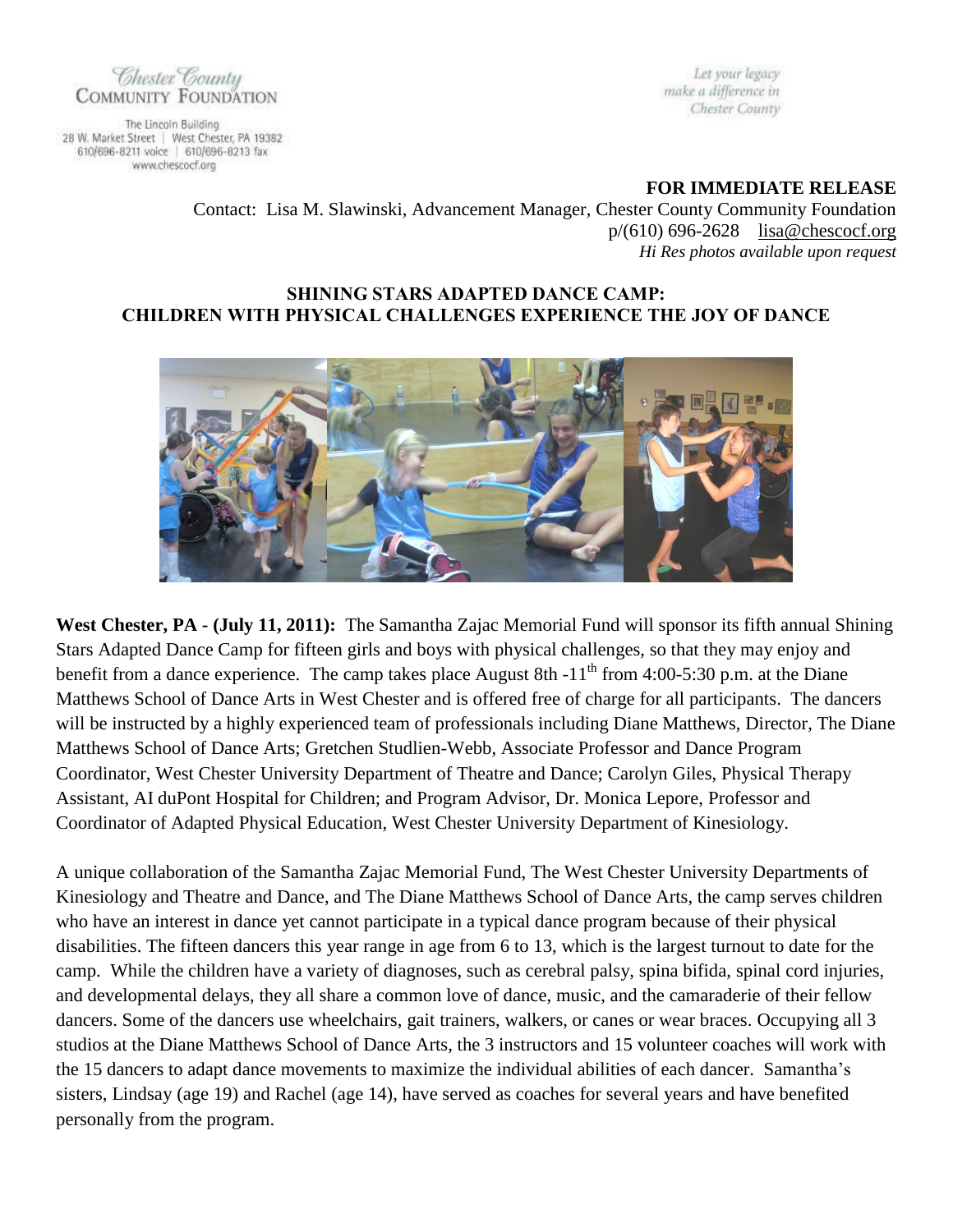At the end of last year's camp, parents provided the following feedback about their children's experiences:

*"Helen loves to dance. Shining Stars gives her the opportunity to fully participate in a program that is fun, current, and focused on dance – not disability. Your volunteers are wonderful. I love to watch them greet the campers with smiles and enthusiasm. Helen thought her volunteer coach was terrific!"*

*"Tomasina is much more accepting of her limitations and has been so much more accepting of other children's differences and open minded and tolerant. It was wonderful for her to feel not so different."*

*"I think the camp was well organized, supportive, and a great experience for Devon. As her first introduction to dance, Devon benefited from the socialization, and it increased her confidence and movement repertoire. She received great one-on-one and encouraging feedback."*

*"Shining Stars made Kate feel special! It helped her express herself through music and dance. Dance is not something she usually gets to do. She had fun. The socialization with other kids with special needs is great. This camp is also a great opportunity for parents to share experiences and advice."*

All of the children who are photographed and whose parents are quoted will be returning to this year's camp. For additional testimonials and footage from the Shining Stars Adapted Dance Program, please view our video posted on YouTube:<http://www.youtube.com/watch?v=pkq4F7HduV4> and visit our web page at the Chester County Community Foundation: [Samantha Zajac](http://www.chescocf.org/Funds/Fund%20purpose/zajac_sammy_new.htm) Memorial Fund.

## **If you would like to cover this year's camp, please e-mail thezajacfamily@aol.com or call 610-399-3066 or 484-459-3982.**



For additional testimonials and footage from the Shining Stars Adapted Dance Program, please view our video posted on YouTube:<http://www.youtube.com/watch?v=pkq4F7HduV4> and visit our web page at the Chester County Community Foundation: [Samantha Zajac](http://www.chescocf.org/Funds/Fund%20purpose/zajac_sammy_new.htm) Memorial Fund.

Located in downtown West Chester, the Chester County Community Foundation leads, inspires and encourages individuals to contribute to lasting philanthropic charitable legacies. The Community Foundation holds over \$30 million in trust and annually awards \$2 million in grants and scholarships. For more information, contact [www.chescocf.org](http://www.chescocf.org/) or (610) 696-8211.

*The Samantha Zajac Memorial Fund is a charitable endowed fund of the Chester County Community Foundation. A copy of the official registration and financial information for the Chester County Community Foundation may be obtained by calling the PA Dept of State at 1-800-732-0999 (toll-free in PA.) Registration does not imply endorsement. EIN #23-2773822.*